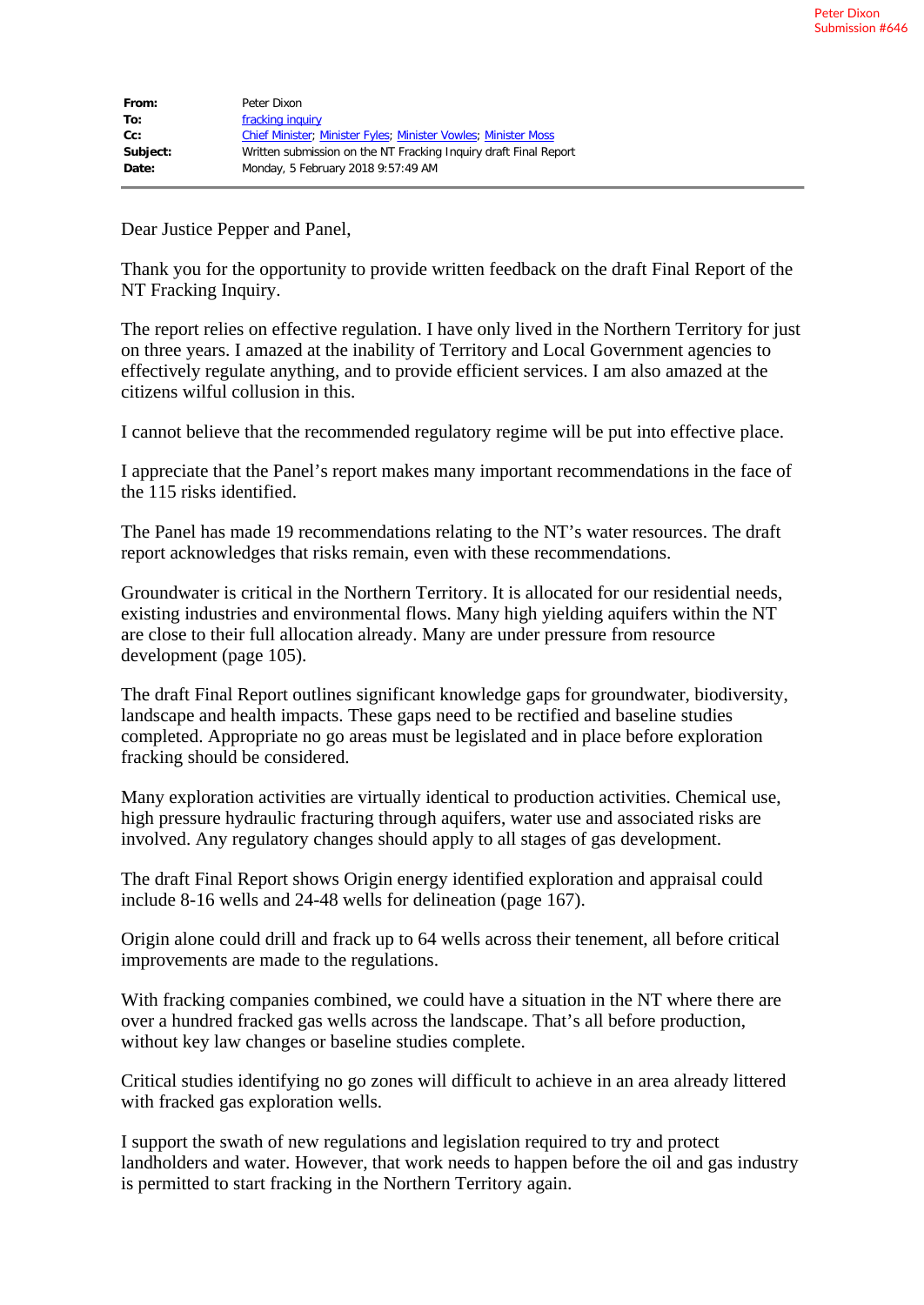The below critical recommendations must be improved and work completed BEFORE EXPLORATION fracking takes place.

Recommendation 5.1 (Enforceable code of practice for abandonment of onshore gas wells)

Recommendation 5.6 (Wastewater management framework)

Recommendation 7.1 (Water Act amended for shale extraction licence and payment for water)

Recommendation 7.4 (Strategic regional environmental and baseline assessment (SREBA), including a regional groundwater model, be developed and undertaken)

Recommendation 8.4 (Fire management plan and 10 year baseline assessment)

Recommendation 9.2 (Code of practice be developed and implemented for monitoring, detection and reporting of methane emissions)

Recommendation 10.1 (Human Health Risk Assessment prepared and approved)

Recommendation 12.11 (Social impact management plan) This recommendation should also be extended to allow for the legal right to say 'no' to fracking.

Recommendation 14.1 (Design and implement a full cost recovery system for fracking regulation)

Recommendation 14.16 (Legislation to regulate seismic surveys, drilling, hydraulic fracturing, and well abandonment)

Recommendation 14.18 (Fit and proper person test)

Recommendation 15.1 (Strategic regional environmental and baseline assessment (SREBA) undertaken and no go zones implemented)

In the NT there is a saying, "Once you frack you can't go back." Exploration fracking is no different. The studies, legal improvements and no-go zones suggested by the panel are critical. They must be actioned before any further fracking exploration.

Let's not wait until the production phase to put in place critical new regulations and laws. We must avoid delays to the protection of the Northern Territory's water, landscapes and people.

Thank you for considering my feedback on this critical matter for the future of the Northern Territory.

Yours sincerely, Peter Dixon

*\_\_\_\_\_\_\_\_\_\_\_\_\_\_\_\_\_\_\_\_\_\_\_\_*\_ This email was sent by Peter Dixon via Do Gooder, a website that allows people to contact you regarding issues they consider important. In accordance with web protocol FC 3834 we have set the FROM field of this email to our generic no-reply address at campaigns@good.do, however Peter provided an email address which we included in the REPLY-TO field.

Please reply to Peter Dixon at

To learn more about Do Gooder visit www.dogooder.co To learn more about web protocol